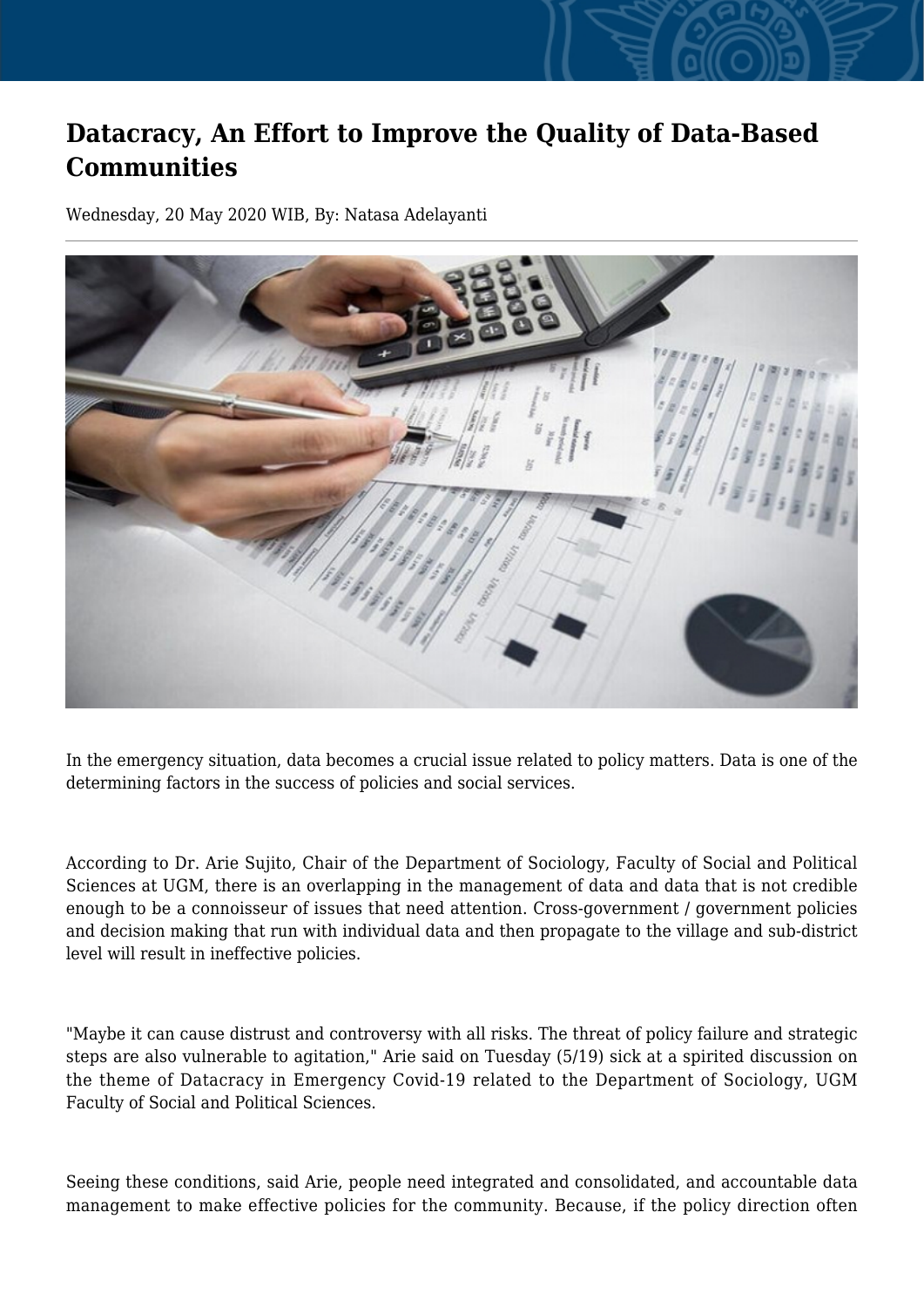

Arie said that related parties could not use the currently available data could effectively. Almost all ministries/agencies claim the most accurate data owner and have implications that civil society and local government do not have a basis for action.

"There is a temptation to slip into authoritarianism. Improvisations can also be bad because they are too speculative," Arie said.

Therefore, according to Arie, the data is an exciting challenge for many parties who are required to organize the data based on the citizens' data management. This Datacracy is a good plan as a way to succeed in life.

"As a journey, it has not yet improved and will continue to evolve according to the flow of change. It is possible to discuss it again. Universities and others need to proceed to discuss as part of a strategic effort to improve the quality of data-based society," Arie explained.

Meanwhile, Martin Suryajaya added imagined data as governance that is managed privately, without individuals or groups of leaders. Based on data created based on artificial intelligence (artificial intelligence) based on data collected from all citizen activities.

"With artificial intelligence, bureaucratism and corruption occur. AI has no personal interests apart from the importance of agreeing on all citizens," he said.

Martin stressed in a democratic society; there is a question behind the hacking of personal data by the government because the interest groups would utilize it behind the government. But in the database, there is nothing behind the government only machines.

Author: Agung Nugroho Translator: Natasa A

## **Related News**

- [Hoping for Better Lodging Facility and Culinary around Campus](http://ugm.ac.id/www.ugm.ac.id//en/news/14879-ugm-study-programme-receive-assessment-from-aun-qa)
- [PSW UGM Held "Gender-based Leadership" National Seminar](http://ugm.ac.id/www.ugm.ac.id//en/news/12331-ugm-committed-to-improving-academic-quality)
- UGM Study Programme Receive Assessment from AUN-OA